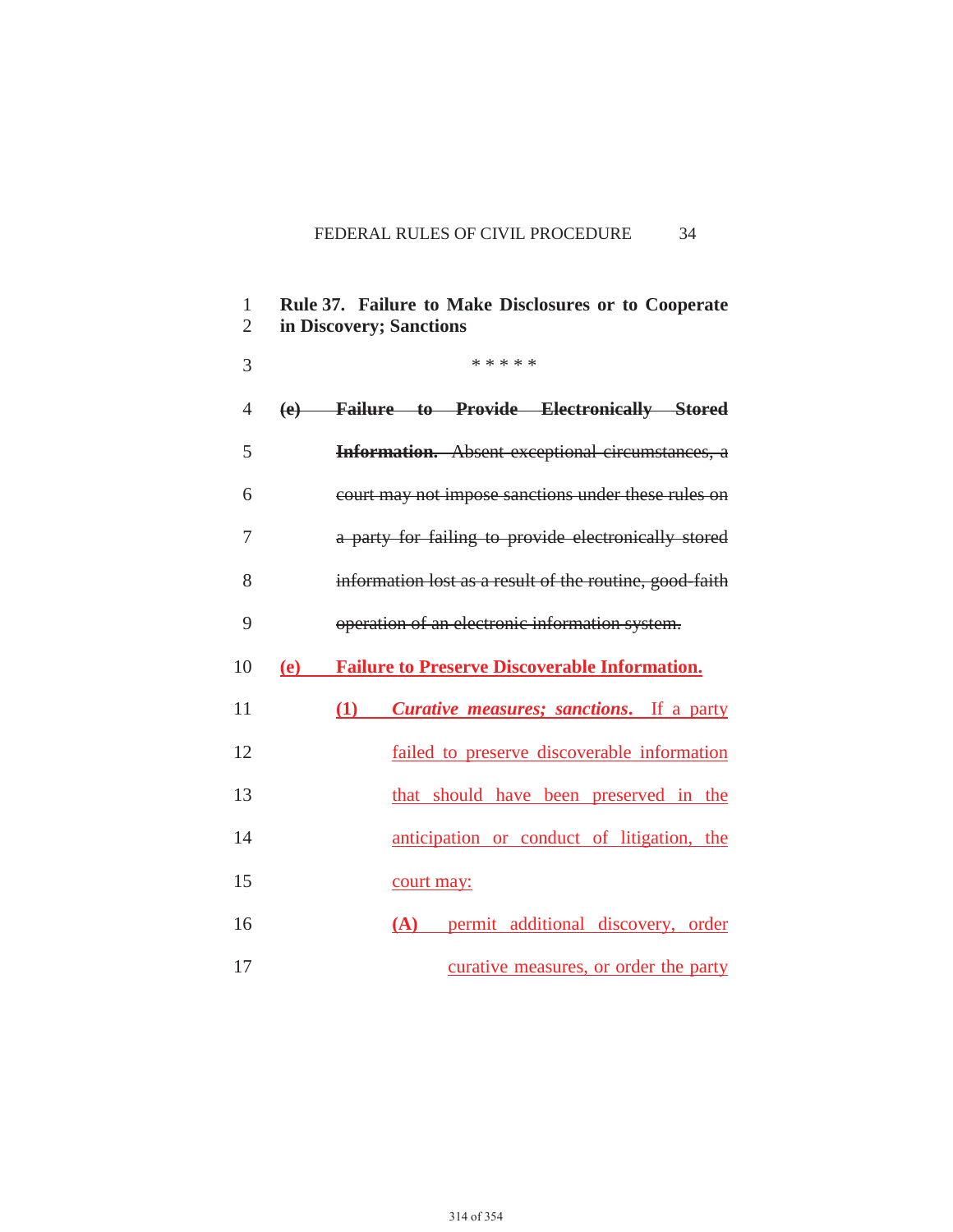## 35 FEDERAL RULES OF CIVIL PROCEDURE

| 18 |            | to pay the reasonable expenses,         |
|----|------------|-----------------------------------------|
| 19 |            | including attorney's fees, caused by    |
| 20 |            | the failure; and                        |
| 21 | <b>(B)</b> | impose any sanction listed in Rule      |
| 22 |            | $37(b)(2)(A)$ or give an adverse-       |
| 23 |            | inference jury instruction, but only if |
| 24 |            | the court finds that the party's        |
| 25 |            | actions:                                |
| 26 |            | caused substantial prejudice<br>(i)     |
| 27 |            | in the litigation and were              |
| 28 |            | willful or in bad faith; or             |
| 29 |            | (ii)<br>irreparably deprived a party    |
| 30 |            | of any meaningful                       |
| 31 |            | opportunity to present or               |
| 32 |            | defend against the claims in            |
| 33 |            | the litigation.                         |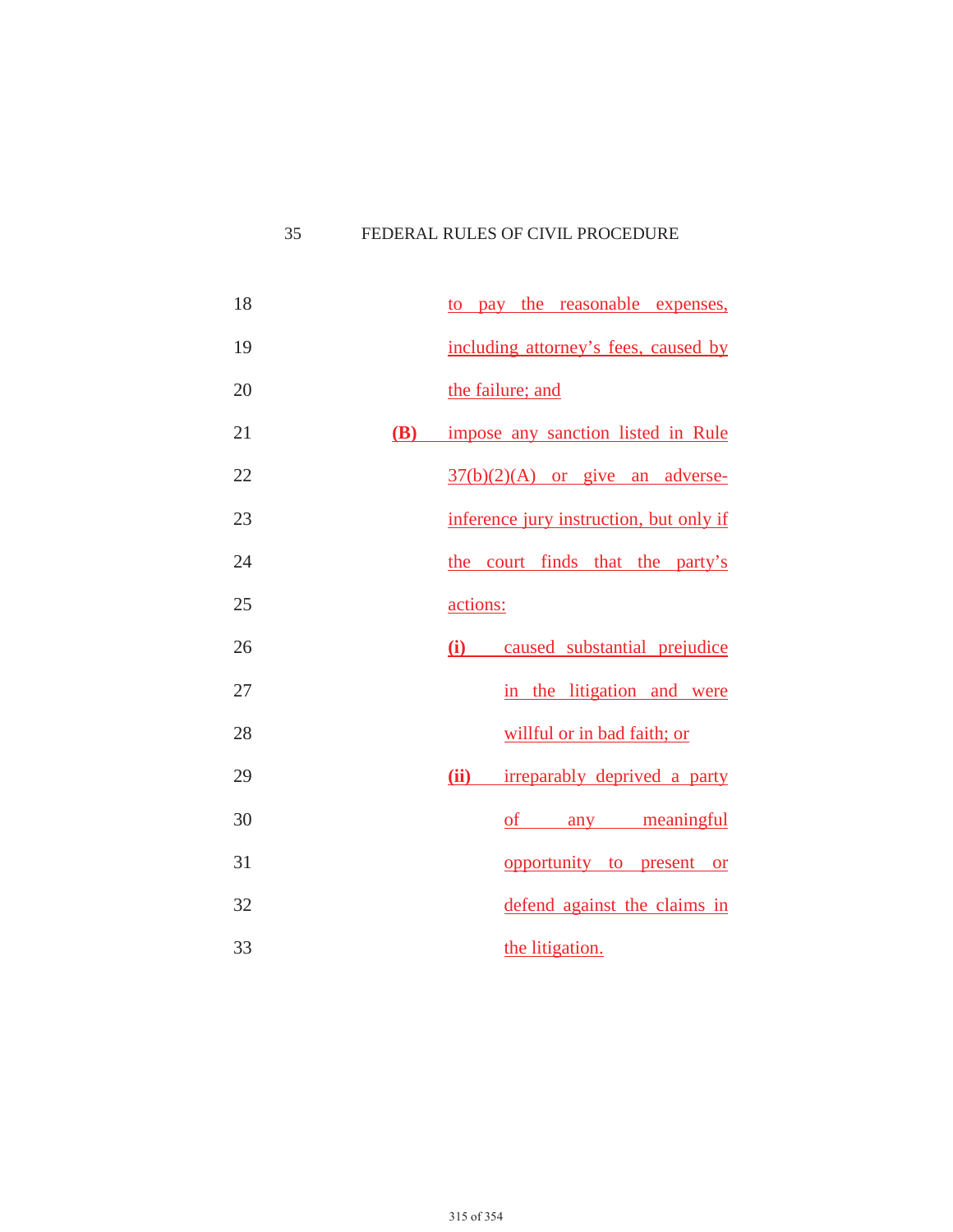## FEDERAL RULES OF CIVIL PROCEDURE 36

| 34 | (2) |            | <b>Factors to be considered in assessing a</b>    |
|----|-----|------------|---------------------------------------------------|
| 35 |     |            | <i>party's conduct.</i> The court should consider |
| 36 |     |            | all relevant factors in determining whether a     |
| 37 |     |            | party failed to preserve discoverable             |
| 38 |     |            | information that should have been preserved       |
| 39 |     |            | in the anticipation or conduct of litigation,     |
| 40 |     |            | and whether the failure was willful or in bad     |
| 41 |     |            | faith. The factors include:                       |
| 42 |     | (A)        | the extent to which the party was on              |
| 43 |     |            | notice that litigation was likely and             |
| 44 |     |            | that the information would be                     |
| 45 |     |            | discoverable;                                     |
| 46 |     | <b>(B)</b> | the reasonableness of the party's                 |
| 47 |     |            | efforts to preserve the information;              |
| 48 |     | <b>(C)</b> | whether the party received a request              |
| 49 |     |            | to preserve information, whether the              |
| 50 |     |            | request was clear and reasonable,                 |